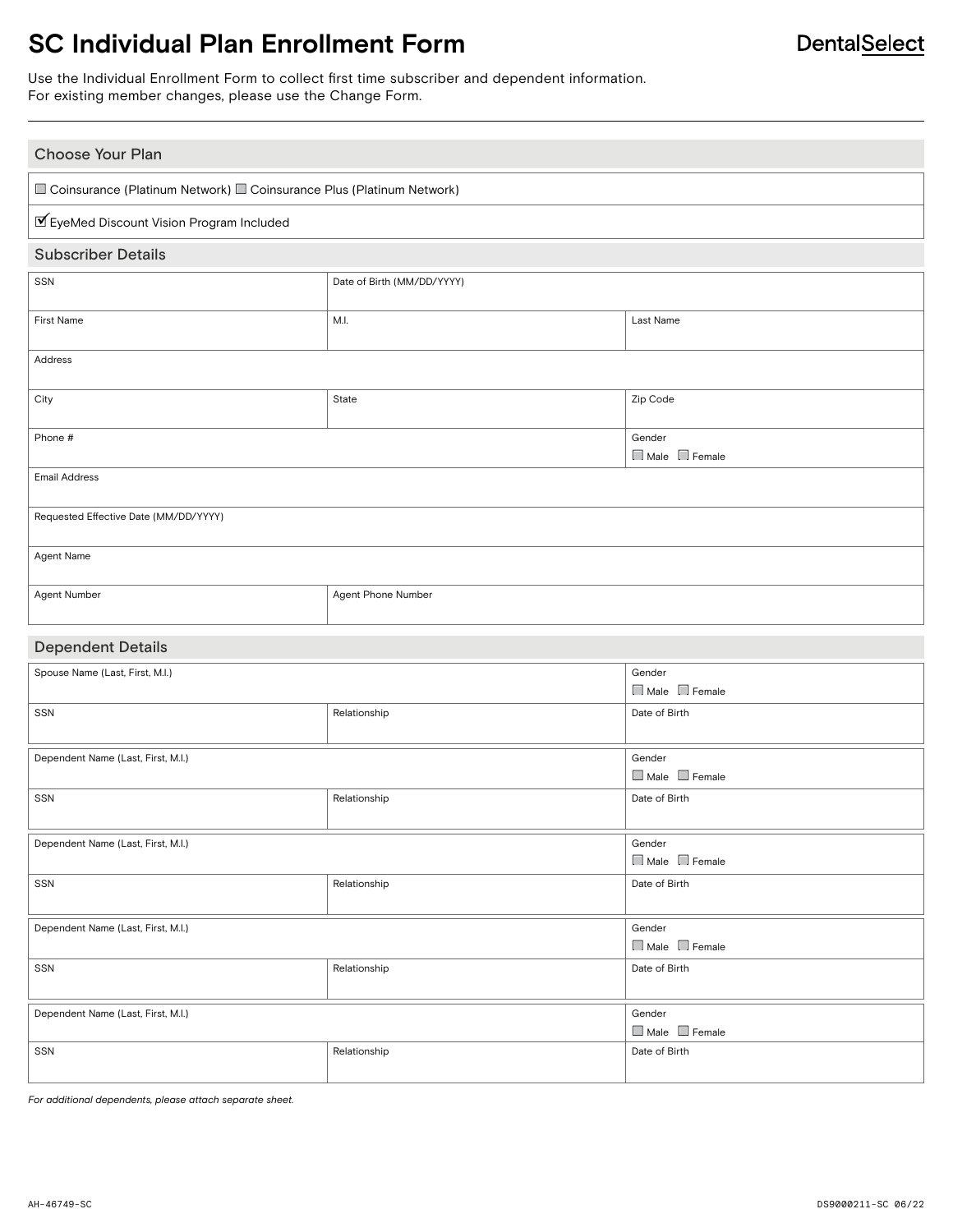|                        | Do you have any dental/vision coverage presently in force? I Yes No                                                  |  |
|------------------------|----------------------------------------------------------------------------------------------------------------------|--|
|                        | If yes: a) Type and amount (if known) of insurance                                                                   |  |
|                        | b) Name of current carrier contract to the state of the state of current carrier                                     |  |
|                        | c) Current policy number                                                                                             |  |
|                        | d) Please complete the attached Duplication of Insurance Attestation Form.                                           |  |
|                        | If no: Did you have any dental/vision coverage in the last 30 days that is no longer active? $\Box$ Yes $\Box$ No    |  |
|                        | If yes: a) Please provide an Evidence of Coverage letter, with dates of coverage, from your prior carrier if you are |  |
|                        | eligible for takeover benefits.                                                                                      |  |
|                        | b) Please complete the attached replacement form.                                                                    |  |
|                        |                                                                                                                      |  |
|                        | Billing Infomation (Choose either Checking/Savings or Credit Card Payment)                                           |  |
| <b>Billing Period:</b> | $\Box$ Monthly (Withdrawn on the 15th or next 2 business days)                                                       |  |

### Checking or Savings

Annual (Check or Credit Card)

| Checking Account (Include Voided Check)<br>$\Box$<br>Savings Account (Include Deposit Slip) |            |
|---------------------------------------------------------------------------------------------|------------|
| Financial Institution:                                                                      |            |
| Routing Number:                                                                             |            |
| Account Number:                                                                             |            |
| <b>Credit Card Payment</b>                                                                  |            |
| $\Box$ VISA<br>$\Box$<br><b>MASTERCARD</b>                                                  |            |
| Account Number:                                                                             | Exp. Date: |
| Account Holder Name:                                                                        |            |
|                                                                                             |            |
|                                                                                             |            |
| Account Holder Signature:                                                                   | Date:      |
|                                                                                             |            |

#### Authorization of Coverage

 **I consent to receiving my Policy, Explanation of Benefits, and other plan information electronically and I will electronically affirm my consent to do so. I understand I need a personal computer with appropriate browser software, email software as well as communications access to the Internet. Browser requirements include the most current or previous version of one of the following: Chrome, Firefox, Safari, or Edge. Web pages are best viewed at an 800 x 600 screen resolution (web browser size of 760 x 480), and allowed to be viewed at various**  resolutions with minimal degradation of content display. I can withdraw my consent at any time per the notification instructions below. I understand I can receive any of the documents in **paper form if I choose at no additional cost to me by visiting our member portal at https://portal.dentalselect.com or by calling 800-999-9789.**

This authorization will appear on my statement as Dental Select, and remain in effect until the financial institution has received and has had reasonable time to act on a written request from me to terminate this agreement. I understand that I can stop a withdrawal by notifying the financial institution, per their cancellation guidelines, before the withdrawal is made. In the event of a withdrawal error, I must promptly notify the financial institution to preserve any rights I may have. Please direct billing inquiries to Dental Select, 75 W Towne Ridge Parkway, Tower 2, Suite 500, Sandy, UT 84070. I have read and understand the statements above pertaining to the billing option. Your cancellation will be effective the first day of the month following the month your written request is received.

W**ARNING:** IT IS A CRIME TO PROVIDE FALSE OR MISLEADING INFORMATION TO AN INSURER FOR THE PURPOSE OF DEFRAUDING THE INSURER OR ANY OTHER PERSON. PENALTIES INCLUDE IMPRISONMENT AND/OR FINES. IN ADDITION, AN INSURER MAY DENY INSURANCE BENEFITS IF FALSE INFORMATION MATERIALLY RELATED TO A CLAIM WAS PROVIDED BY THE APPLICANT.

In the event there are insufficient funds when a draft is charged to my account, I agree to pay \$25 NSF Fee. The 3rd returned check in any 12 month period will result in the immediate cancellation of my policy. Dental Select reserves the right to deny me the ability to be reinstated on any personal Dental Select plan for two years based on NSF or credit card declinations.

Signature: Date: Date: Date: Date: Date: Date: Date: Date: Date: Date: Date: Date: Date: Date: Date: Date: Date: Date: Date: Date: Date: Date: Date: Date: Date: Date: Date: Date: Date: Date: Date: Date: Date: Date: Date: D

*The policy provides limited benefits. Review your policy carefully.*

Please fill out and return this Enrollment Form with your payment to:

Enrollment Department PO Box 26203 Salt Lake City, UT 84126

Phone: 800-999-9789 Fax: 888-998-8711 dentalselect.com

Ameritas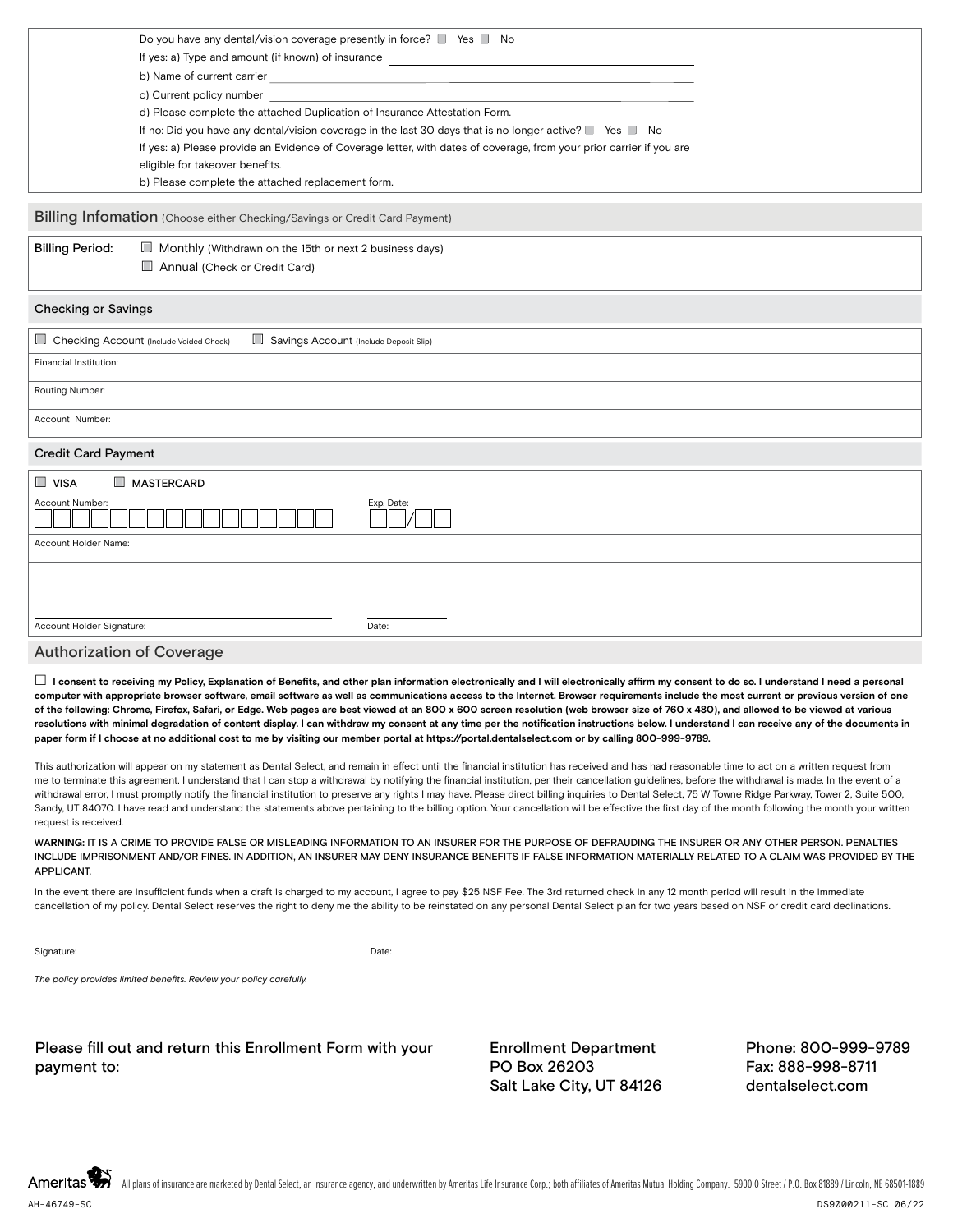# **Regulatory Notes**

## **DentalSelect**

#### **Review your policy carefully**

In several states, we are required to advise you of the following: Any person who knowingly and with intent to defraud provides false, incomplete, or misleading information in an application for insurance, or who knowingly presents a false or fraudulent claim for payment of a loss or benefit, is guilty of a crime and may be subject to fines and criminal penalties, including imprisonment. In addition, insurance benefits may be denied if false information provided by an applicant is materially related to a claim. (State-specific statements below.)

**Alabama:** Any person who knowingly presents a false or fraudulent claim for payment of a loss or benefit or who knowingly presents false information in an application for insurance is guilty of a crime and may be subject to restitution fines or confinement in prison, or any combination thereof.

**Alaska:** A person who knowingly and with intent to injure, defraud, or deceive an insurance company files a claim containing false, incomplete, or misleading information may be prosecuted under state law.

**Arizona:** For your protection Arizona law requires the following statement to appear on this form. Any person who knowingly presents a false or fraudulent claim for payment of a loss is subject to criminal and civil penalties.

**Arkansas:** Any person who knowingly presents a false or fraudulent claim for payment of a loss or benefit or knowingly presents false information in an application for insurance is guilty of a crime and may be subject to fines and confinement in prison.

**California:** For your protection California law requires the following to appear on this form: Any person who knowingly presents false or fraudulent claim for the payment of a loss is guilty of a crime and may be subject to fines and confinement in state prison. California law prohibits an HIV test from being required or used by health insurance companies as a condition of obtaining health insurance coverage. For policies issued, amended, delivered, or renewed in California, dependent coverage includes individuals who are registered domestic partners and their dependents.

 **No Cost Language Services.** You can get an interpreter and have documents read to you in your language. For help, call us at the number listed on your ID card or 877-233-3797. For more help call the CA Dept. of Insurance at 800-927-4357.

 **Servicios de idiomas sin costo.** Puede obtener un intérprete y que le lean los documentos en español. Para obtener ayuda, llámenos al número que fi gura en su tarjeta de identifi cación o al 877-233-2797. Para obtener más ayuda, llame al Departamento de Seguros de CA al 800-927-4357.

**Colorado:** It is unlawful to knowingly provide false, incomplete, or misleading facts or information to an insurance company for the purpose of defrauding or attempting to defraud the company. Penalties may include imprisonment, fines, denial of insurance and civil damages. Any insurance company or agent of an insurance company who knowingly provides false, incomplete, or misleading facts or information to a policyholder or claimant for the purpose of defrauding or attempting to defraud the policyholder or claimant with regard to a settlement or award payable from insurance proceeds shall be reported to the Colorado division of insurance within the department of regulatory agencies.

**Delaware:** Any person who knowingly, and with intent to injure, defraud or deceive any insurer, files a statement of claim containing any false, incomplete or misleading information is guilty of a felony.

**District of Columbia:** WARNING: It is a crime to provide false or misleading information to an insurer for the purpose of defrauding the insurer or any other person. Penalties include imprisonment and/or fines. In addition, an insurer may deny insurance benefits if false information materially related to a claim was provided by the applicant. Individuals may be charged a one-time application fee that will not exceed \$35. Billing fees will be applied on a per bill basis and may be reduced for bills paid on an automatic basis (credit card, bank withdraw, etc.) This billing fee will not exceed \$8 per bill.

**Florida:** Any person who knowingly, and with intent to injure, defraud or deceive any insurer files a statement of claim or an application containing any false, incomplete, or misleading information is guilty of a felony of the third degree.

**Georgia:** Any person who, with intent to defraud or knowing that he is facilitating a fraud against insurer, submits an application or files a claim containing a false or deceptive statement may have violated state law.

**Idaho:** Any person who knowingly, and with intent to defraud or deceive any insurance company, files a statement or claim containing any false, incomplete, or misleading information is guilty of a felony.

**Indiana:** A person who knowingly, and with intent to defraud an insurer files a statement of claim containing any false, incomplete, or misleading information commits a felony.

**Kentucky:** Any person who knowingly and with intent to defraud any insurance company or other person files a statement of claim containing any materially false information or conceals, for the purpose of misleading, information concerning any fact material thereto commits a fraudulent insurance act, which is a crime.

**Louisiana:** Any person who knowingly presents a false or fraudulent claim for payment of a loss or benefit or knowingly presents false information in an application for insurance is guilty of a crime and may be subject to fines and confinement in prison.

**Maine:** It is a crime to knowingly provide false, incomplete or misleading information to an insurance company for the purpose of defrauding the company. Penalties may include imprisonment, fines, or a denial of insurance benefits.

**Maryland:** Any person who knowingly or willfully presents a false or fraudulent claim for payment of a loss or benefit or who knowingly or willfully presents false information in an application for insurance is guilty of a crime and may be subject to fines and confinement in prison.

**Massachusetts:** This policy may be subject to waiting periods and limitations. Please refer to your Policy. This Policy is renewable at Your option unless: (1) Your Renewal Premium is not received before the Grace Period ends; (2) We refuse to renew all Policies of this form in Your state of residence; or (3) Subject to the termination provisions provided herein. No refusal of renewal will affect an existing claim.

**Minnesota:** A person who files a claim with intent to defraud or helps commit a fraud against an insurer is guilty of a crime.

**Nebraska:** Any person who, with intent to defraud or knowing that he is facilitating a fraud against insurer, submits an application or files a claim containing a false or deceptive statement may have violated state law.

**New Hampshire:** Any person who with a purpose to injure, defraud, or deceive any insurance company, files a statement of claim containing any false, incomplete, or misleading information is subject to prosecution and punishment for insurance fraud, as provided by RSA 638.20

**New Jersey:** Any person who knowingly files a statement of claim containing any false or misleading information is subject to criminal and civil penalties.

**New Mexico:** Any person who knowingly presents a false or fraudulent claim for payment of a loss or benefit or knowingly presents false information in an application for insurance is guilty of a crime and may be subject to civil fines and criminal penalties. **This type of plan is NOT considered "minimum essential coverage" under the Affordable Care Act and therefore does not satisfy the individual mandate that you have health insurance coverage. If you do not have other health insurance coverage, you may be subject to a federal tax penalty.**

**New York:** Any person who knowingly and with intent to defraud any insurance company or other person files an application for insurance or statement of claim containing any materially false information, or conceals for the purpose of misleading, information concerning any fact material thereto, commits a fraudulent insurance act, which is a crime, and shall also be subject to a civil penalty not to exceed five thousand dollars and the stated value of the claim for each such violation.

**North Carolina:** After 2 years from the date of issue or reinstatement of this policy, no misstatements made by the applicant in the application shall be used to void the policy or deny a claim for loss commencing after the expiration of such 2 year period.

**Ohio:** Any person who, with intent to defraud or knowing that he is facilitating a fraud against an insurer, submits an application or files a claim containing a false or deceptive statement is guilty of insurance fraud.